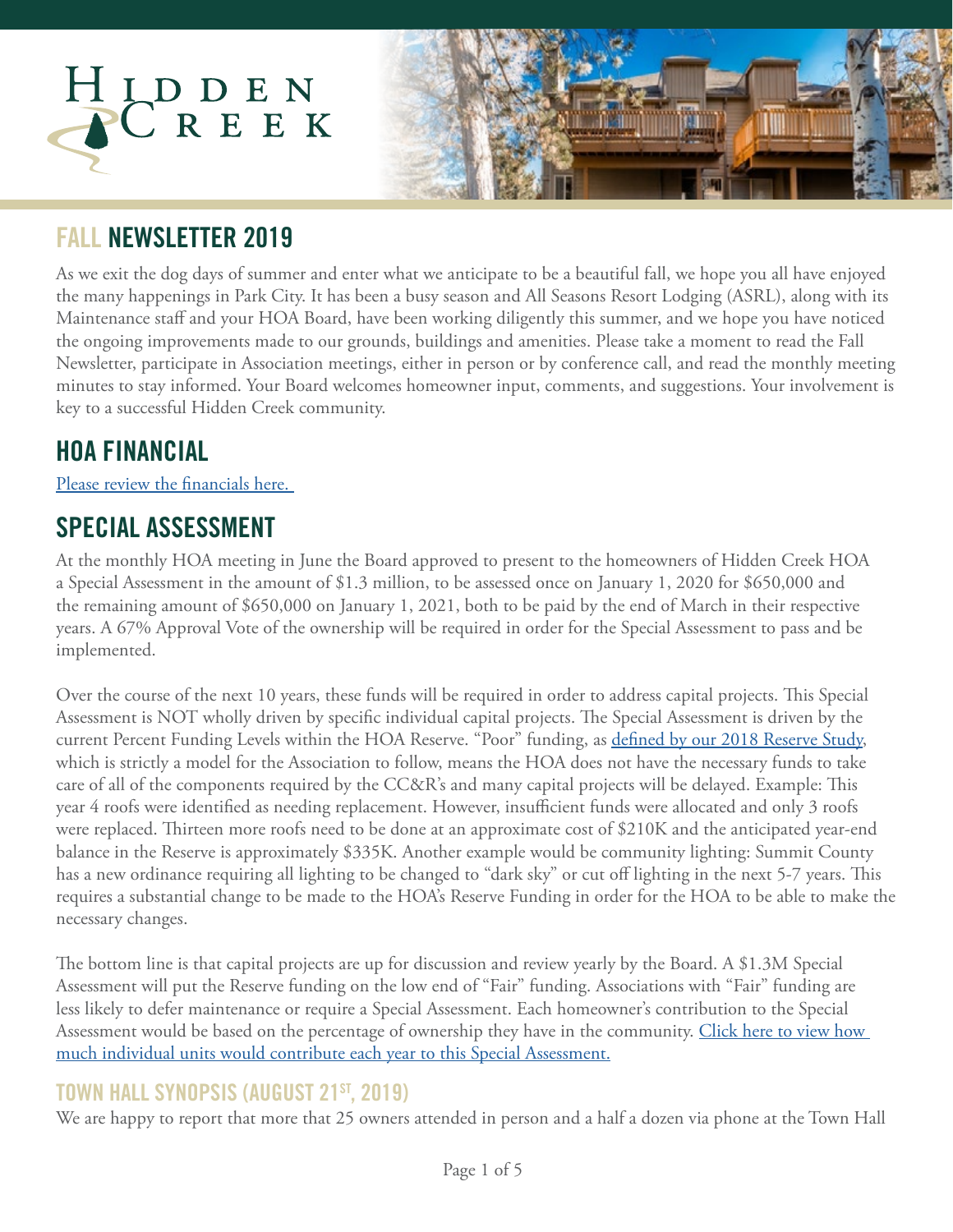Meeting, representing over 35 units. A great Q&A session took place between ASRL Management, the Board and Community Members. The "take away" from the meeting: homeowners would like to have 2 scenarios to review and vote on prior to the Annual Meeting. The Board will review and vote on the scenarios to be presented to the ownership at the Monthly HOA Meeting on September 18th, prior to the next Town Hall meeting that same evening. We apologize for the lack of advance notice, but the Board has had other urgent and time sensitive issues to address. A vote will take place regarding which scenario the community prefers after the Town Hall Meeting via Survey Monkey. A FINAL vote on the preferred scenario will take place at the Annual Meeting October 18th, at 6:30pm in the clubhouse. We look forward to the continued participation from homeowners and appreciate your efforts to become informed!

# **ASRL / MAINTENANCE UPDATES**

### **COMPLETED**

- Kiddie pool filled in
- Railing painting & installation
- Number & letter installation
- Cold patch all potholes
- Roofing on 21, 26, 27
- Building #3 down spouts relocated to french drain, rain gutter flashed, and landscaped to move water away from foundation
- Removal of dead and diseased trees in community
- Replaced vandalized door in women's bathroom at pool and 1 clubhouse window
- Water sprinkler repairs Building 3
- New metal handrails on sidewalk between building 3-4
- Fountain cable replacement
- Restriping of parking areas
- Replacement of wind damaged screening around tennis courts

#### **IN PROGRESS**

- Second Story Landings in Georgetown area
	- \* Replacing with Trex
	- Replacing all stair treads and brackets
	- Painting all treads, stringers, and railing slats
- Touch up painting of buildings
- Replacement of broken clubhouse window
- Pond maintenance
- Stump grinding
- Vole mitigation
- Hot tub resurfacing
- Stop and waste / backflow prevention valve installation

#### **PROJECTED**

- Hot tub resurface after Labor Day
- Fall roofing inspection

# **POOL CLOSED FOR THE SEASON**

The hot tub and clubhouse sauna are open year-round. Please follow the rules posted on-site and in our Rules and Regulations.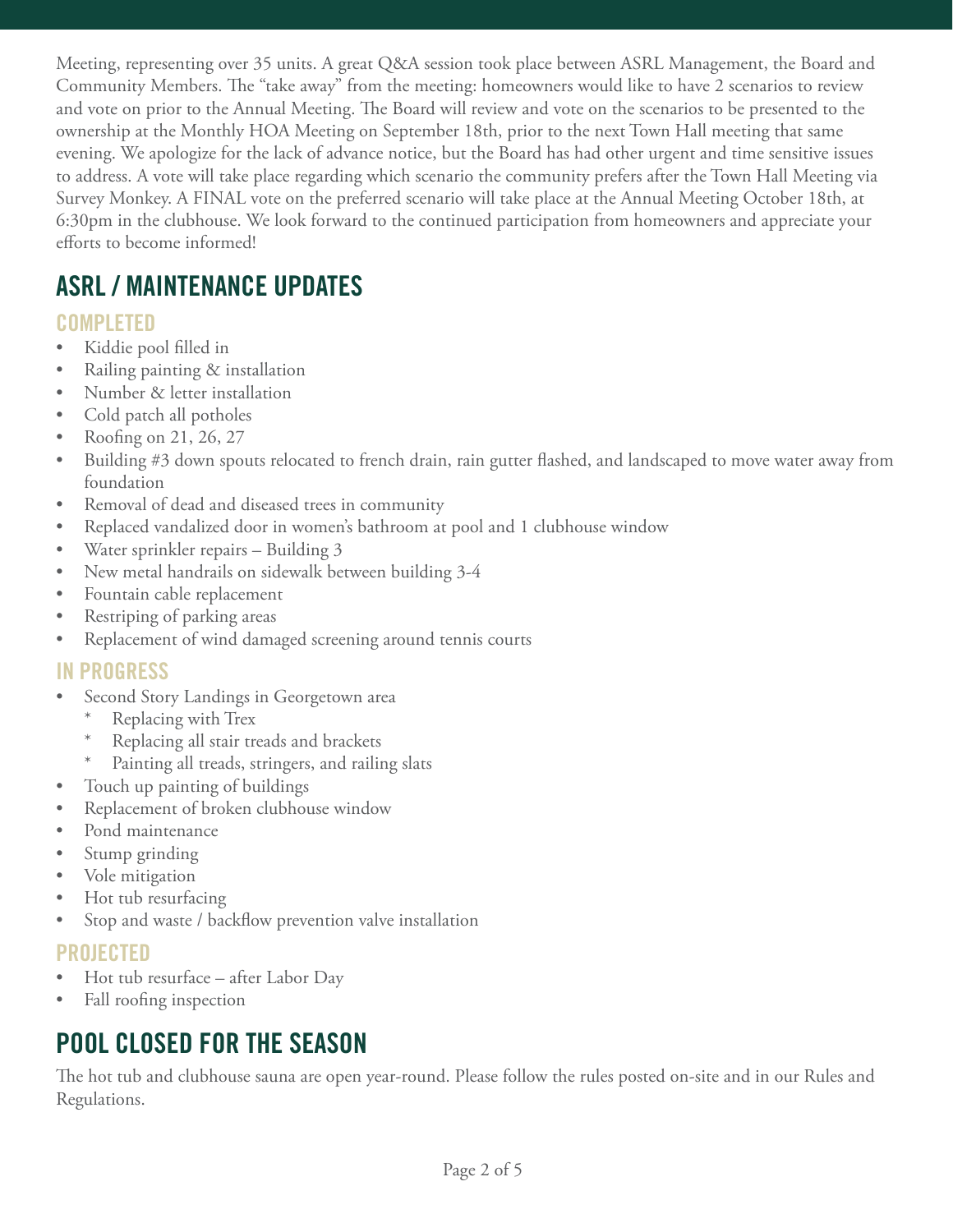# **MOUNTAIN REGIONAL UPDATE**

In 2017, when Hidden Creek was receiving its water supply from CWC, strict water restrictions were imposed on the Association for most of the year, which included a ban on irrigation, negatively affecting the community's trees, grass and landscaping. In May of 2018, Hidden Creek was annexed into Mountain Regional Water (MR), which was approved by Summit County. However, the annexation was contingent on the placement of a pump/water valve station near the entrance to Cedar Lane, on the upper end of the pond, where the HOA has an Open Space Agreement with TCFC. Because of high pressure and time constraints, the HOA was under duress and reluctantly approved MR's pump/valve station on this Open Space, which was recorded in June of 2019. Not granting the Open Space Easement could have had a significant negative impact not only for Hidden Creek owners, but close to 375 neighboring water users as well. Events surrounding the recent Public Hearing on the Conditional Use Permit granted to MR gained homeowner attention, and an Appeal was filed with the County in opposition by a handfull Hidden Creek homeowners. In conjunction with the Appeal, the HOA Board granted The First Amendment to Grant of Easement (extension of construction time period) and did not approve the proposed Construction plans submitted by MR, therefore protecting time to explore a NEW location for the pump/valve station that would preserve the Open Space Easement. The HOA attorney, County attorney, MR, and TCFC are working together to hammer out details of an agreement to:

- 1. Explore the relocation of the Pump/Valve Station
- 2. Negotiate who will bear the cost and be responsible for the deliverables necessary to explore and relocate the pump/valve station, while limiting and minimizing the cost to the HOA.

The HOA has been in contact with TCFC regarding the easement that will be necessary for the potentially relocated pump/valve station. TCFC has verbally agreed to grant those easements. The HOA Board is very hopeful that all outstanding issues will be resolved and will continue to inform homeowners on the progress of negotiations during the monthly Board meetings and through meeting minutes.

### **ARCHITECTURAL REVIEW COMMITTEE**

#### **MODIFICATION PROCEDURES & STANDARDS**

It has been a busy time for the ARC. Over the last few months, standards relating to front/utility/garage doors, windows, exterior unit lighting, landings, stair treads, cable installation, personal decks, concrete patios, a/c, paint/ stain colors and application procedures, have been recommended and approved by the Board. You can find all Standards in the Rules & Regulations. [2019 Hidden Creek Modification Procedure & Standards](https://www.allseasonsresortlodging.com/wp-content/uploads/2019/08/2019-H.C-Modification-Procedure-Standards-1.pdf) 

#### **INTERIOR REMODEL-MODIFICATION**

Homeowners wanting to remodel-modify their unit, the HOA requires the homeowner to submit an application to ASRL that is in compliance with the 2019 Hidden Creek Modification Procedure Standards. Applications will be due the first of every month to ASRL. ARC meetings will take place the second Tuesday of every month, given that an application(s) has been received. ARC meetings will be open to the applicant when his/her application is being reviewed via teleconference call so questions may be answered between the ARC and applicant in real time. ARC recommendations will be reviewed and voted on during Board meetings, which take place the third Wednesday of each month. [Application](https://www.allseasonsresortlodging.com/wp-content/uploads/2019/07/Remodel-Modification-Application-6.19.2019.pdf)

### **REMINDERS**

#### **PARKING**

Parking regulations are enforced year-round according to our Rules & Regulations.

### **PERMITS**

Every unit is assigned two parking permits. If you need a replacement parking permit, it is \$50 per placard. Please [click here for more information.](https://www.allseasonsresortlodging.com/wp-content/uploads/2019/08/Parking-Pass-Distribution-Processes-and-Policies-2019.pdf) Temporary Visitor Parking Passes are now available. A temporary visitor parking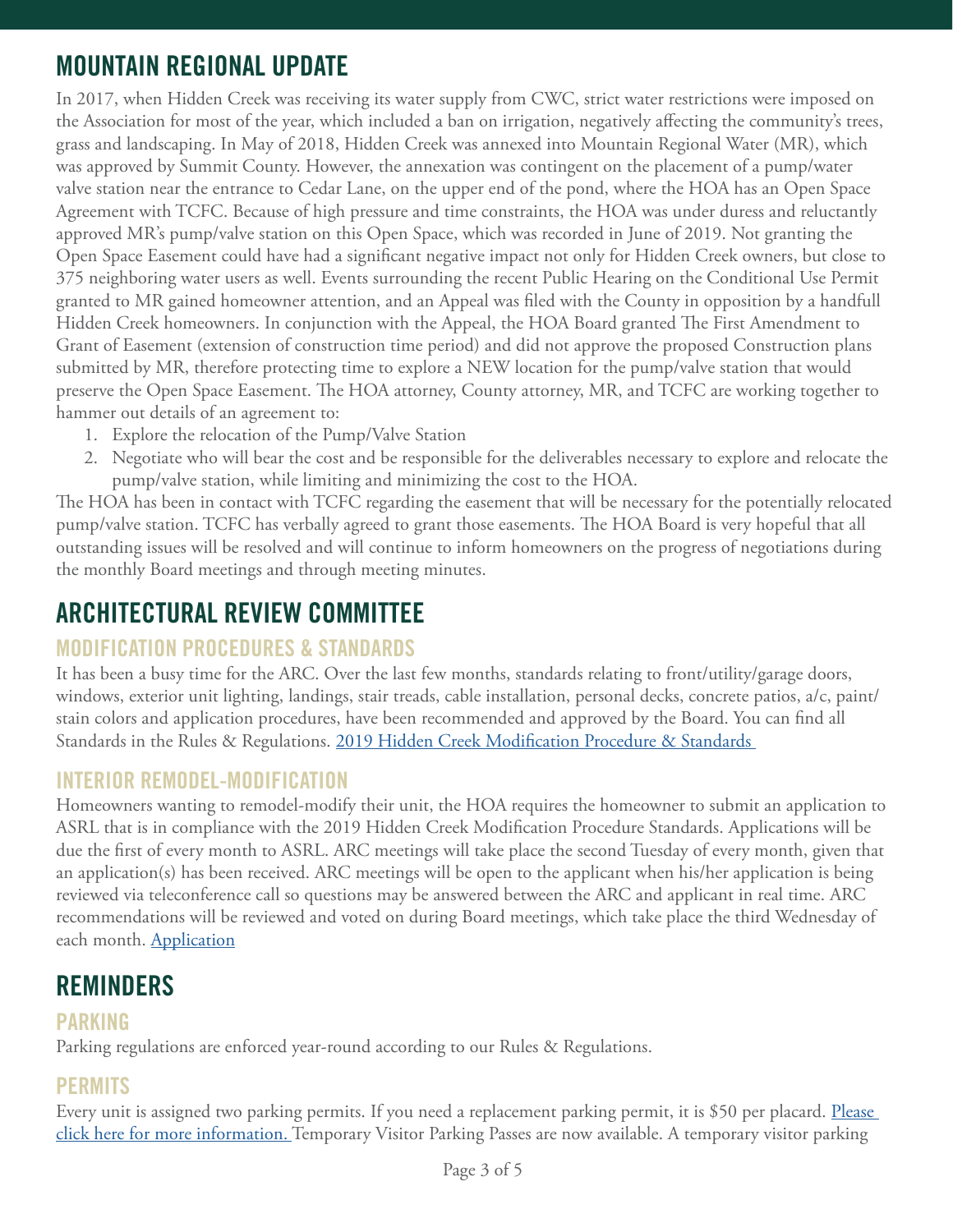pass can be obtained by visiting All Seasons Resort Lodging (1794 Olympic Parkway Ste. 200, Park City UT 84098) between the hours of 9:00 am- 5:00pm, Monday through Friday. The visitor parking pass is valid for 6 hours and cannot be used for overnight parking.

#### **HOMEOWNER REGISTRATION FORM**

If you have not completed the new homeowner registration form, [please fill out and return to All Seasons Resort](https://www.allseasonsresortlodging.com/wp-content/uploads/2019/09/2019-Hidden-Creek-Homeowner-Registration-Form.pdf)  [Lodging.](https://www.allseasonsresortlodging.com/wp-content/uploads/2019/09/2019-Hidden-Creek-Homeowner-Registration-Form.pdf)

### **ANIMAL POLICY**

Each unit is allowed one household pet. Additional pets must be pre-approved by the Board. The HOA requires all dogs to be registered. [Please fill out the dog registration form](https://www.allseasonsresortlodging.com/wp-content/uploads/2019/02/Hidden-Creek-Dog-Registration-9.20.2018.pdf), and send back to All Seasons Resort Lodging, if you have not already done so.

### **MEETINGS**

#### **SEPTEMBER**

• Monthly HOA Meeting: September, 18th, 2:00pm MST, HOA Clubhouse

The HOA creates an agenda every month that is sent to homeowners, informing them of items of discussion during the monthly Board meeting. The HOA encourages homeowner participation by attending these monthly Board meetings in person or by conference call-in. If you are not able to attend the day of the meeting, the HOA produces meeting minutes, that are then approved at the following board meeting. All approved meeting minutes can be found on the [All Seasons Resort Lodging HOA Public Dashboard](https://www.allseasonsresortlodging.com/hoa/hidden-creek/).

• Special Assessment "Town Hall" Meeting, September, 18th from 7-8:00pm MST, HOA Clubhouse to discuss scenario options for the proposed Special Assessment. To attend the meeting via conference call, please call 712- 775-7031, x624352

#### **OCTOBER**

- Monthly HOA Meeting: Oct. 18th, 4:30pm MST, HOA Clubhouse
- Annual HOA Meeting: Oct. 18th, 6:30pm MST, HOA Clubhouse, a light dinner will be served. [Please click here to view the Tentative Agenda items to be discussed](https://www.allseasonsresortlodging.com/wp-content/uploads/2019/08/HC-2019-annual-meeting-agenda.docx)

## **BOARD OF DIRECTORS ELECTION**

Two Board of Directors positions are up for election. If you are interested in becoming a Board of Director, please [complete this application](https://www.allseasonsresortlodging.com/wp-content/uploads/2019/08/HIDEEN-CREEK-Board-Application-2019.docx) and return to All Seasons Resort Lodging. Application deadline is September 27, 2019 by 5:00pm MT. The Board of Directors consists of five volunteer homeowner positions: President, Vice-President, Treasurer, Secretary and Member at Large. The responsibilities include, but are not limited to: monthly board meetings, governance, financials and architectural remodel decisions.

# **ALL SEASONS RESORT LODGING RESOURCES**

### **HOMEOWNER PORTAL**

Did you know that ASRL provides for your convenience and to better serve your community a Homeowner Portal and HOA Dashboard!

The Private [Homeowner Portal](https://allseasonsresortlodging.managebuilding.com/Resident/portal/login) allows you to:

- View your account balance, charges, and payments
- Pay your association fees online
- Submit maintenance requests
- Communicate with ASRL staff
- Monthly Amenities code